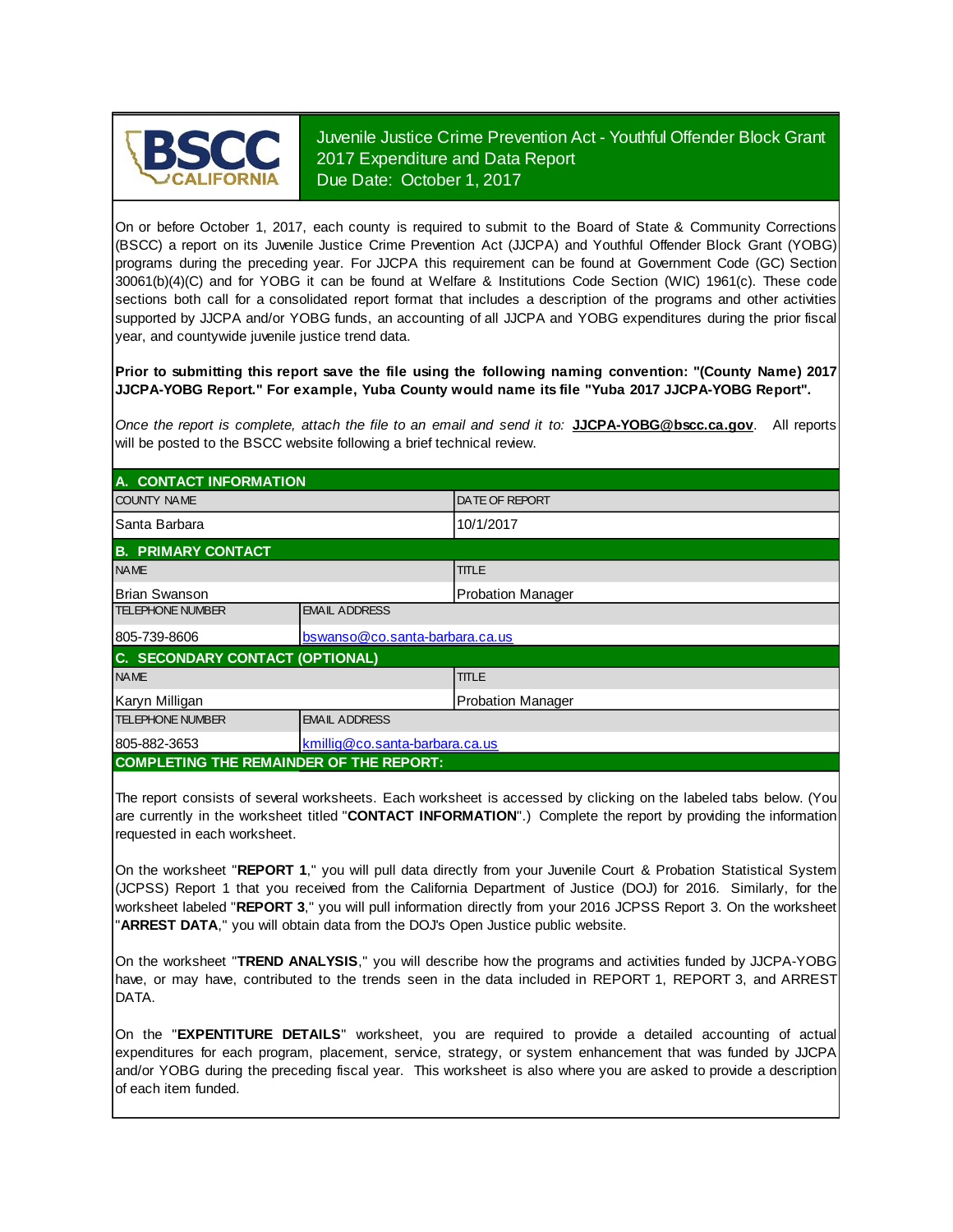### **COUNTYWIDE JUVENILE JUSTICE DATA for:** *Santa Barbara*

*In the blank boxes below, enter the data from your Report 1 received from DOJ as titled below:*

**Referrals of Juveniles to Probation Departments for Delinquent Acts, January 1 - December 31, 2016 Age by Referral Type, Gender, Race/Ethnic Group, Referral Source, Detention, Prosecutor Action, and Probation Department Disposition**

**Report 1**

#### **Probation Department Disposition**

| <b>Informal Probation</b> |       |
|---------------------------|-------|
| <b>Diversions</b>         |       |
| <b>Petitions Filed</b>    | 1.715 |

### **Gender (OPTIONAL)**

| Male         | 2,570 |
|--------------|-------|
| Female       | 1.042 |
| <b>TOTAL</b> | 3.612 |

### **Race/Ethnic Group (OPTIONAL)**

| <b>Hispanic</b>         | 2,637 |
|-------------------------|-------|
| White                   | 728   |
| <b>Black</b>            | 157   |
| Asian                   | 20    |
| <b>Pacific Islander</b> |       |
| Indian                  |       |
| <b>Unknown</b>          | 63    |
| <b>TOTAL</b>            | 3.612 |

**Please use this space to explain any exceptions and/or anomalies in the data reported above:**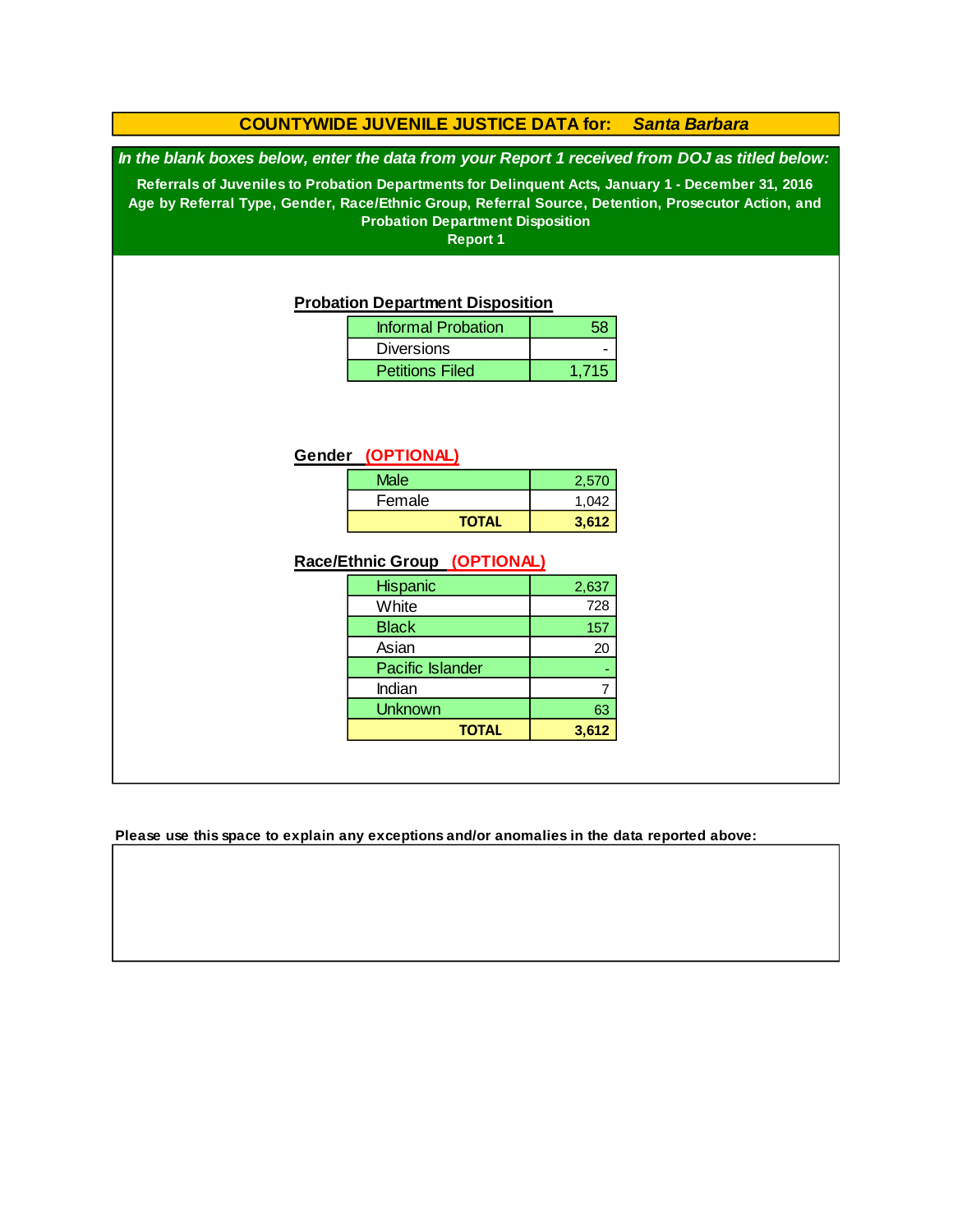|                                                                                                                                                                                                                                                                                                                                                 | <b>COUNTYWIDE JUVENILE JUSTICE DATA for:</b> |              |                | <b>Santa Barbara</b> |
|-------------------------------------------------------------------------------------------------------------------------------------------------------------------------------------------------------------------------------------------------------------------------------------------------------------------------------------------------|----------------------------------------------|--------------|----------------|----------------------|
| In the blank boxes below, enter the data from your Report 3 received from DOJ as titled below:<br>Juvenile Court Dispositions Resulting From Petitions for Delinquesnt Acts, January 1 - December 31, 2016<br>Age by Petition Type, Sex, Race/Ethnic Group, Defense Representation, Court Disposition and Wardship Placement<br><b>Report 3</b> |                                              |              |                |                      |
| <b>Petition Type</b>                                                                                                                                                                                                                                                                                                                            |                                              |              |                |                      |
|                                                                                                                                                                                                                                                                                                                                                 | <b>New</b>                                   |              | 572            |                      |
|                                                                                                                                                                                                                                                                                                                                                 | Subsequent                                   |              | 1,143          |                      |
|                                                                                                                                                                                                                                                                                                                                                 |                                              | <b>TOTAL</b> | 1,715          |                      |
|                                                                                                                                                                                                                                                                                                                                                 | <b>Court Disposition</b>                     |              |                |                      |
|                                                                                                                                                                                                                                                                                                                                                 | <b>Informal Probation</b>                    |              | 99             |                      |
|                                                                                                                                                                                                                                                                                                                                                 | Non-Ward Probation                           |              | 37             |                      |
|                                                                                                                                                                                                                                                                                                                                                 | <b>Wardship Probation</b>                    |              | 1,067          |                      |
|                                                                                                                                                                                                                                                                                                                                                 | Diversion                                    |              | 71             |                      |
|                                                                                                                                                                                                                                                                                                                                                 | Deferred Entry of Judgement                  |              | $9\,$          |                      |
|                                                                                                                                                                                                                                                                                                                                                 | <b>Wardship Placements</b>                   |              |                |                      |
|                                                                                                                                                                                                                                                                                                                                                 | <b>Own/Relative's Home</b>                   |              | 364            |                      |
|                                                                                                                                                                                                                                                                                                                                                 | Non-Secure County Facility                   |              | 26             |                      |
|                                                                                                                                                                                                                                                                                                                                                 | <b>Secure County Facility</b>                |              | 577            |                      |
|                                                                                                                                                                                                                                                                                                                                                 | Other Public Facility                        |              |                |                      |
|                                                                                                                                                                                                                                                                                                                                                 | <b>Other Private Facillity</b>               |              | 87             |                      |
|                                                                                                                                                                                                                                                                                                                                                 | Other                                        |              | 11             |                      |
|                                                                                                                                                                                                                                                                                                                                                 | California Youth Authority*                  |              | $\overline{2}$ |                      |
|                                                                                                                                                                                                                                                                                                                                                 |                                              | <b>TOTAL</b> | 1,067          |                      |
|                                                                                                                                                                                                                                                                                                                                                 | <b>Subsequent Actions</b>                    |              |                |                      |
|                                                                                                                                                                                                                                                                                                                                                 | <b>Technical Violations</b>                  |              | 103            |                      |
|                                                                                                                                                                                                                                                                                                                                                 | Sex (OPTIONAL)                               |              |                |                      |
|                                                                                                                                                                                                                                                                                                                                                 | <b>Male</b>                                  |              | 1,245          |                      |
|                                                                                                                                                                                                                                                                                                                                                 | Female                                       |              | 470            |                      |
|                                                                                                                                                                                                                                                                                                                                                 |                                              | <b>TOTAL</b> | 1,715          |                      |
|                                                                                                                                                                                                                                                                                                                                                 |                                              |              |                |                      |
|                                                                                                                                                                                                                                                                                                                                                 | Race/Ethnic Group (OPTIONAL)                 |              |                |                      |
|                                                                                                                                                                                                                                                                                                                                                 | Hispanic                                     |              | 1,311          |                      |
|                                                                                                                                                                                                                                                                                                                                                 | White                                        |              | 284            |                      |
|                                                                                                                                                                                                                                                                                                                                                 | <b>Black</b>                                 |              | 83             |                      |
|                                                                                                                                                                                                                                                                                                                                                 | Asian                                        |              | 11             |                      |
|                                                                                                                                                                                                                                                                                                                                                 | Pacific Islander                             |              |                |                      |
|                                                                                                                                                                                                                                                                                                                                                 | Indian                                       |              | 6              |                      |
|                                                                                                                                                                                                                                                                                                                                                 | <b>Unknown</b>                               |              | 20             |                      |
|                                                                                                                                                                                                                                                                                                                                                 |                                              | <b>TOTAL</b> | 1,715          |                      |

**Please use this space to explain any exceptions and/or anomalies in the data reported above:** 

\* The JCPSS reports show "California Youth Authority," however it is now called the "Division of Juvenile Justice."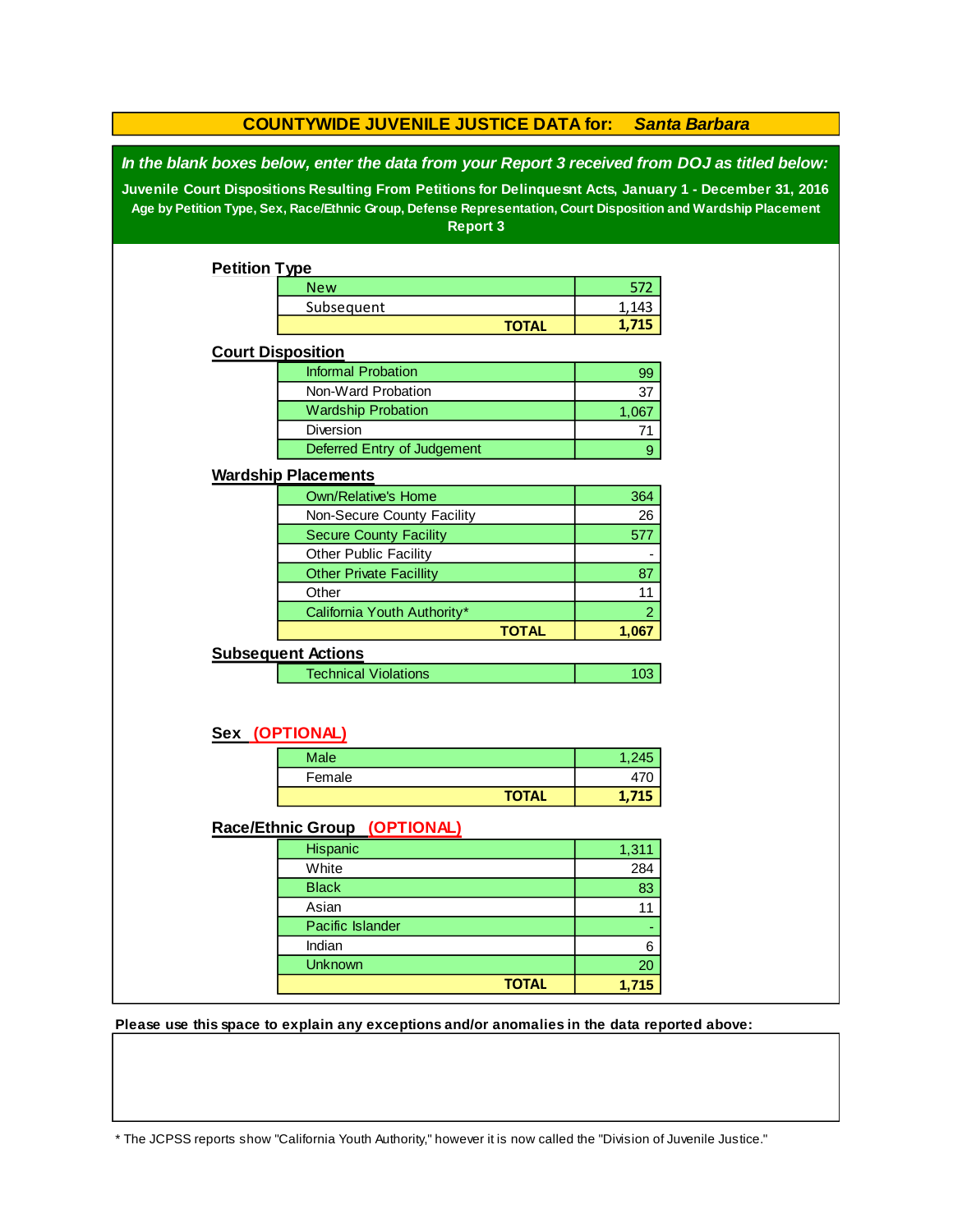| In the blank boxes below, enter your juvenile arrest data from last year.<br>Arrest data by county can be found at:<br>https://openjustice.doj.ca.gov/crime-statistics/arrests<br><b>Arrests</b><br><b>Felony Arrests</b><br>301<br><b>Misdemeanor Arrests</b><br>1,089<br><b>Status Arrests</b><br>76<br>1,466<br><b>TOTAL</b> |  |
|---------------------------------------------------------------------------------------------------------------------------------------------------------------------------------------------------------------------------------------------------------------------------------------------------------------------------------|--|
|                                                                                                                                                                                                                                                                                                                                 |  |
|                                                                                                                                                                                                                                                                                                                                 |  |
|                                                                                                                                                                                                                                                                                                                                 |  |
|                                                                                                                                                                                                                                                                                                                                 |  |
|                                                                                                                                                                                                                                                                                                                                 |  |
|                                                                                                                                                                                                                                                                                                                                 |  |
|                                                                                                                                                                                                                                                                                                                                 |  |
|                                                                                                                                                                                                                                                                                                                                 |  |
|                                                                                                                                                                                                                                                                                                                                 |  |
|                                                                                                                                                                                                                                                                                                                                 |  |
|                                                                                                                                                                                                                                                                                                                                 |  |
|                                                                                                                                                                                                                                                                                                                                 |  |
|                                                                                                                                                                                                                                                                                                                                 |  |
| Gender (OPTIONAL)                                                                                                                                                                                                                                                                                                               |  |
| <b>Male</b><br>1,001                                                                                                                                                                                                                                                                                                            |  |
| Female<br>465                                                                                                                                                                                                                                                                                                                   |  |
| <b>TOTAL</b><br>1,466                                                                                                                                                                                                                                                                                                           |  |
|                                                                                                                                                                                                                                                                                                                                 |  |
|                                                                                                                                                                                                                                                                                                                                 |  |
| Race/Ethnic Group (OPTIONAL)                                                                                                                                                                                                                                                                                                    |  |
| <b>Black</b><br>57                                                                                                                                                                                                                                                                                                              |  |
| White<br>294                                                                                                                                                                                                                                                                                                                    |  |
| Hispanic<br>1,091                                                                                                                                                                                                                                                                                                               |  |
| Other<br>24                                                                                                                                                                                                                                                                                                                     |  |
| <b>TOTAL</b><br>1,466                                                                                                                                                                                                                                                                                                           |  |
|                                                                                                                                                                                                                                                                                                                                 |  |
|                                                                                                                                                                                                                                                                                                                                 |  |

**Please use this space to explain any exceptions and/or anomalies in the data reported above:**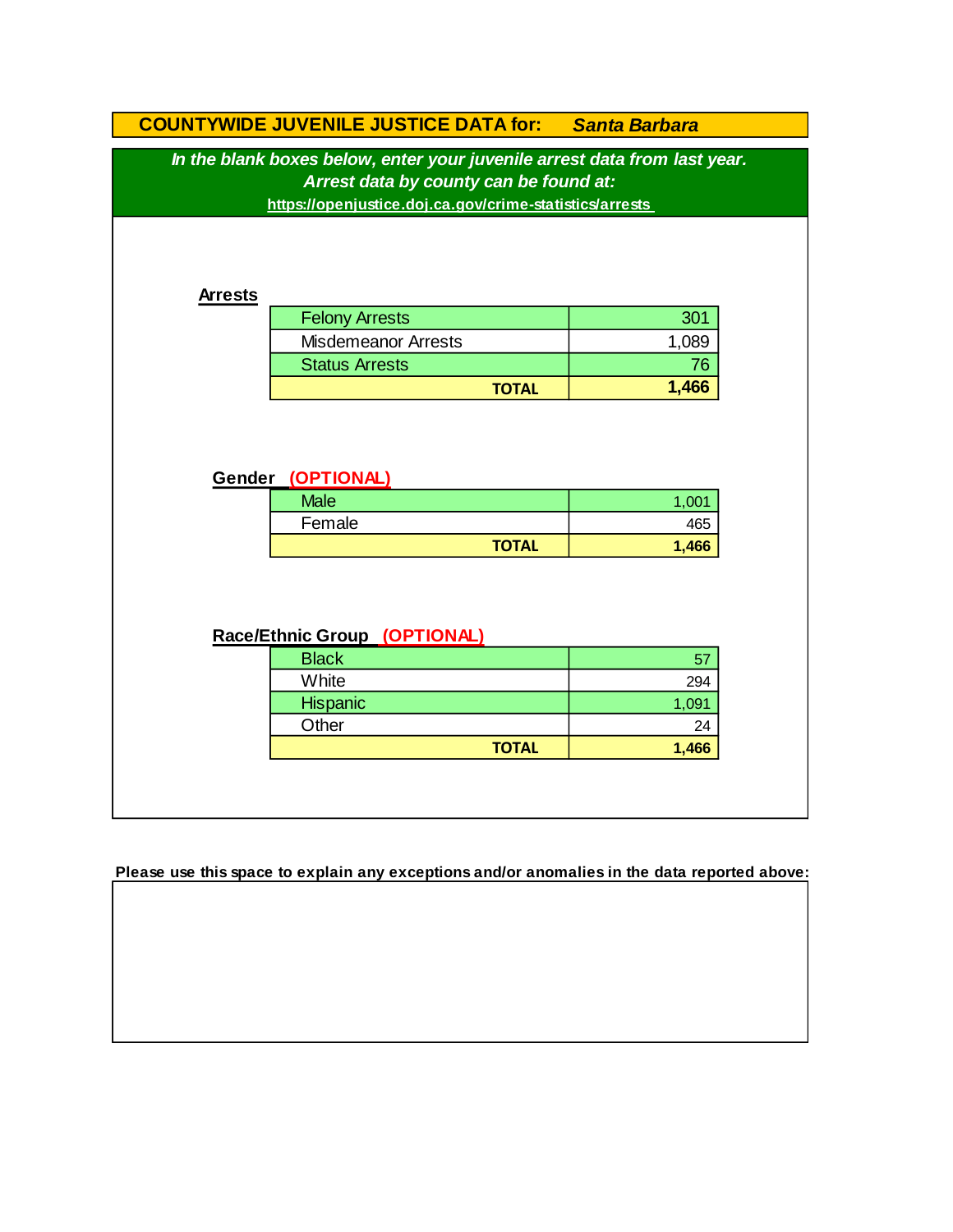### **ANALYSIS OF COUNTYWIDE TREND DATA for:** *Santa Barbara*

### **Government Code Section 30061(b)(4)(C)(iv) & WIC Section 1961(c)(3)**

Provide <sup>a</sup> summary description or analysis, based on available information, of how the programs, placements, services, strategies or system enhancements funded by JJCPA-YOBG have, or may have, contributed to, or influenced, the juvenile justice data trends identified in this report.

Positions and services funded by YOBG and JJCPA account for the vast majority of all positions and services provided for and to juvenile offenders. Supervision strategies, assessment activities, some detention programming and Camp aftercare services, and counseling programs that seek to effect positive outcomes for youth are largely funded through YOBG and JJCPA. As such, overall trends and trends for YOBG and JJCPA are largely one and the same, with some exception. Notably, YOBG and JJCPA fund limited aspects of custody related operations and programs, and do not support any activities related to foster care.

 YOBG funds do support initial screening and assessment of offenders. Officers who perform Intake functions administer a risk assessment and an initial screener assessment. Through these assessments, many referrals from law enforcement are handled informally. Only those who represent the greatest risk are evaluated further and may be handled formally through the Juvenile Court. Assessment and screening play criitical roles in identifying high-risk youth and controlling the flow of referrals in a measured and empirically based way. The number of youth involved in the local juvenile justice system for misdemeanor offenses suggests that broader diversion options may be useful in minimizing how often misdemeanor cases need to be disposed of formally.

YOBG and JJCPA provide funds for several supervision positions and efforts, including those that seek to address delinquency with younger, first time offenders and those that provide close supervision and mentorship to older, gang-involved youth. In both cases, funding supports efforts to prevent escalation in the juvenile justice system and, as intended, prevent commitment to the Division of Juvenile Facilites (DJF) for the most serious cases. In recent years, the number of youth being committed to the DJF has slowed. Presently, just four youth from Santa Barbara County remain detained at DJF facilities, due in some part to local supervision strategies and programs. Additionally, the use of YOBG funds for limited custody programming allows for the use of local detention to further negate the need for State level commitments.

 Counseling services, mentorship, and mental health assessments are also supported by YOBG and JJCPA funds, and allow for the use of local resources to meet the vairous needs of juvenile offenders. Further, mental health assessments provide timelly insight into issues affecting youth, and help guide decision-making for dispositions and treatment plans. Mentors funded through YOBG assist more serious offenders in obtaining employment or vocational training, complete educaton goals, address family dynamics, and participate in prosocial activities. These services and interventions, including Moral Reconation Therapy, support supervision strategies and offer opportunities for youth and family to address factors that may be contribute to deliqnquency.

 The Juvenile Division is in the process of reviewing its operational practices, supervision strategies, and programs to determine where modifications may be made to increase effectiveness, promote efficiency, streamline operations, and address contemporary challenges. Recent focus on the impacts of commerical sexual exploitation of youth and efforts to mitigate racial and ethnic disparities in the juvenile justice system are examples of areas where the Probation Department is actively working to impact juvenile delinquency and system involvement. As YOBG and JJCPA funded positions, services, and programs permeate all areas of the division, such adjustments in these areas may have longer term impacts on juvenile justice trends.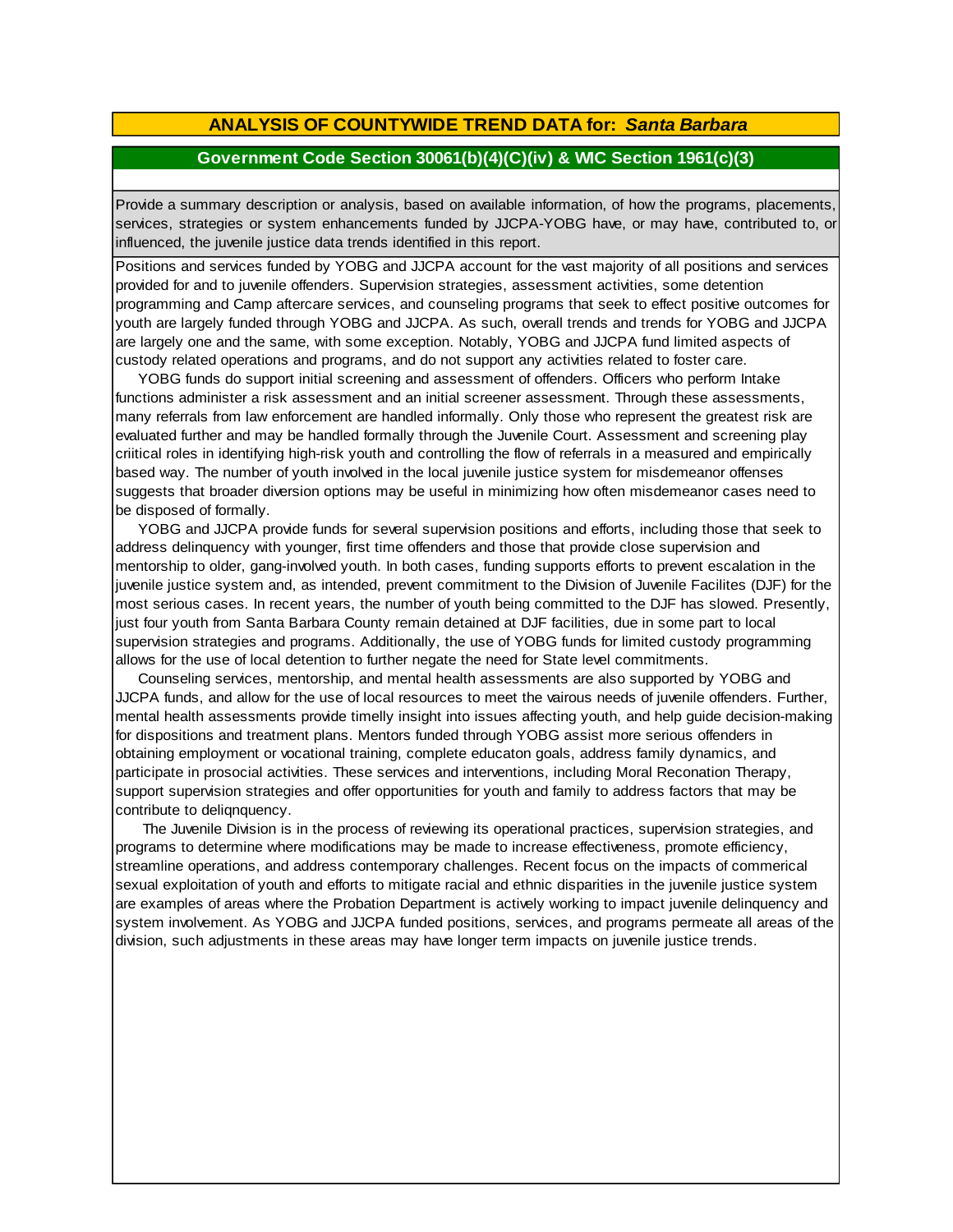Use the template(s) below to report the programs, placements, services, strategies, and/or system enhancements you funded in the preceding fiscal year. Use <sup>a</sup> separate template for each program, placement, service, strategy, or system enhancement that was supported with JJCPA and/or YOBG funds. If you need more templates than provided, copy and paste additional templates below the last Accounting of Expenditures template.

Start by indicating the name of the first program, placement, service, strategy, or system enhancement that was funded with JJCPA and/or YOBG funds last year. Next indicate the expenditure category using the drop down list provided in the Expenditure Category portion on each of the templates.

|                    | Code | <b>Expenditure Category</b>             | Code           | <b>Expenditure Category</b>                   |
|--------------------|------|-----------------------------------------|----------------|-----------------------------------------------|
| <b>Placements</b>  | 1    | Juvenile Hall                           | 5              | <b>Private Residential Care</b>               |
|                    | 2    | Ranch                                   | 6              | Home on Probation                             |
|                    | 3    | Camp                                    | $\overline{7}$ | <b>Other Placement</b>                        |
|                    | 4    | Other Secure/Semi-Secure Rehab Facility |                |                                               |
|                    | Code | <b>Expenditure Category</b>             | Code           | <b>Expenditure Category</b>                   |
| <b>Direct</b>      | 8    | Alcohol and Drug Treatment              | 26             | Life/Independent Living Skills                |
| <b>Services</b>    | 9    | <b>After School Services</b>            |                | Training/Education                            |
|                    | 10   | Aggression Replacement Therapy          | 27             | Individual Mental Health Counseling           |
|                    | 11   | Anger Management Counseling/Treatment   | 28             | Mental Health Screening                       |
|                    | 12   | Development of Case Plan                | 29             | Mentoring                                     |
|                    | 13   | <b>Community Service</b>                | 30             | Monetary Incentives                           |
|                    | 14   | Day or Evening Treatment Program        | 31             | Parenting Education                           |
|                    | 15   | Detention Assessment(s)                 | 32             | Pro-Social Skills Training                    |
|                    | 16   | <b>Electronic Monitoring</b>            | 33             | <b>Recreational Activities</b>                |
|                    | 17   | <b>Family Counseling</b>                | 34             | Re-Entry or Aftercare Services                |
|                    | 18   | <b>Functional Family Therapy</b>        | 35             | Restitution                                   |
|                    | 19   | Gang Intervention                       | 36             | Restorative Justice                           |
|                    | 20   | Gender Specific Programming for Girls   | 37             | Risk and/or Needs Assessment                  |
|                    | 21   | Gender Specific Programming for Boys    | 38             | <b>Special Education Services</b>             |
|                    | 22   | <b>Group Counseling</b>                 | 39             | Substance Abuse Screening                     |
|                    | 23   | Intensive Probation Supervision         | 40             | <b>Transitional Living Services/Placement</b> |
|                    | 24   | Job Placement                           | 41             | Tutoring                                      |
|                    | 25   | Job Readiness Training                  | 42             | Vocational Training                           |
|                    |      |                                         | 43             | <b>Other Direct Service</b>                   |
|                    | Code | <b>Expenditure Category</b>             | Code           | <b>Expenditure Category</b>                   |
| Capacity           | 44   | Staff Training/Professional Development | 48             | <b>Contract Services</b>                      |
| Building/          | 45   | <b>Staff Salaries/Benefits</b>          | 49             | <b>Other Procurements</b>                     |
| <b>Maintenance</b> | 46   | Capital Improvements                    | 50             | Other                                         |
| <b>Activities</b>  | 47   | Equipment                               |                |                                               |

### **List of Expenditure Categories and Associated Numerical Codes**

For each program, placement, service, strategy, or system enhancement, record actual expenditure details for the preceding fiscal year. Expenditures will be categorized as coming from one or more of three funding sources - JJCPA funds, YOBG funds, and other funding sources (local, federal, other state, private, etc.). Be sure to report all JJCPA and YOBG expenditures for the preceding fiscal year irrespective of the fiscal year during which the funds were allocated. Definitions of the budget line items are provided on the next page.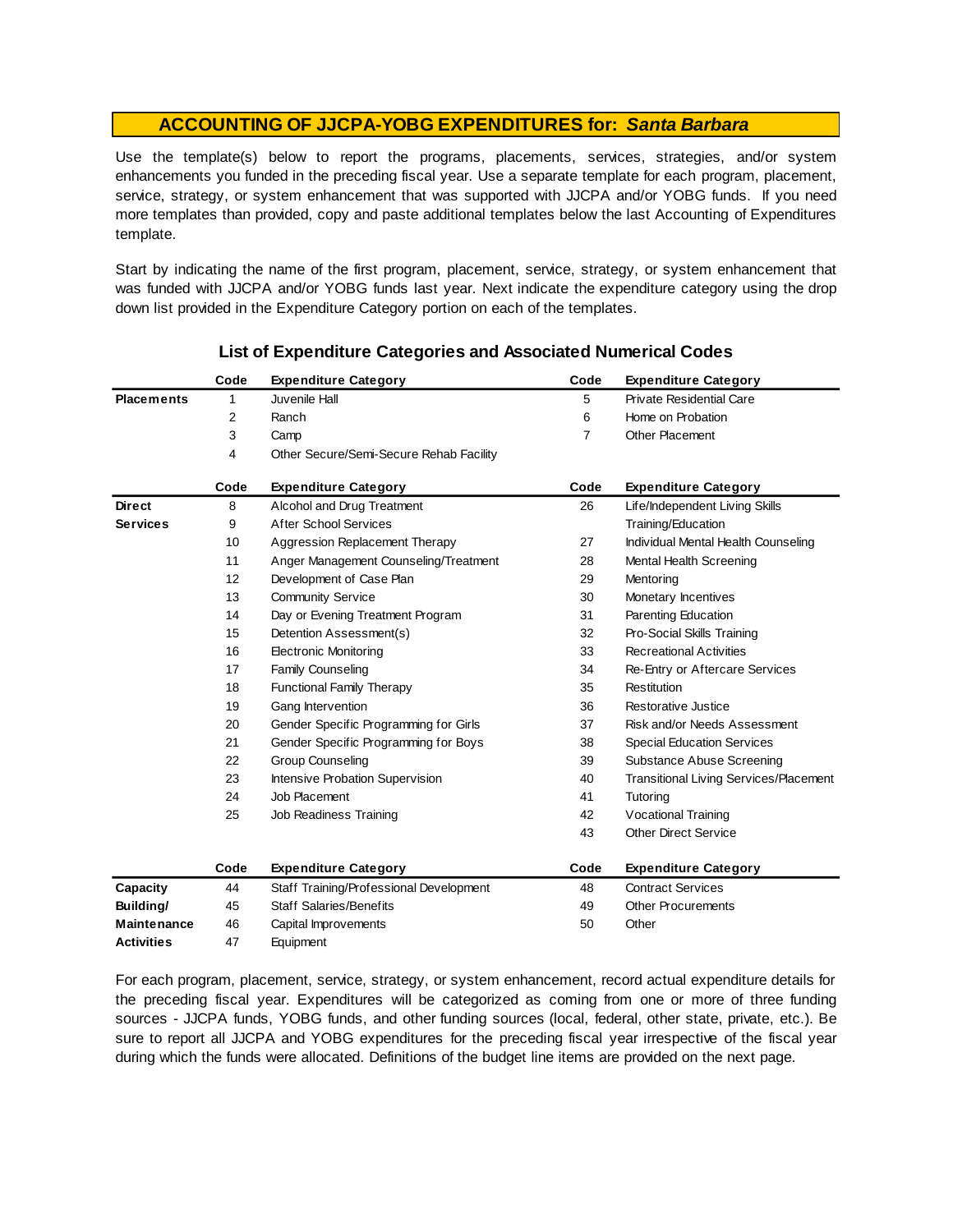**Salaries and Benefits** includes all expenditures related to paying the salaries and benefits of county probation (or other county department) employees who were directly involved in grant-related activities.

**Services and Supplies** includes expenditures for services and supplies necessary for the operation of the project (e.g., lease payments for vehicles and/or office space, office supplies) and/or services provided to participants and/or family members as part of the project's design (e.g., basic necessities such as food, clothing, transportation, and shelter/housing; and related costs).

**Professional Services** includes all services provided by individuals and agencies with whom the County contracts. The county is responsible for reimbursing every contracted individual/agency.

**Community-Based Organizations (CBO)** includes all expenditures for services received from CBO's. *NOTE* : *I f you use JJCPA and/or YOBG funds t o contract with <sup>a</sup> CBO, report that expenditure on this line item rather than on the Professional Services line item.*

**Fixed Assets/Equipment** includes items such as vehicles and equipment needed to implement and/or operate the program, placement, service, etc. (e.g., computer and other office equipment including furniture).

**Administrative Overhead** includes all costs associated with administration of the program, placement, service, strategy, and/or system enhancement being supported by JJCPA and/or YOBG funds.

Use the space below the budget detail to provide a narrative description for each program, placement, service, strategy, and/or system enhancement that was funded last year. *To do so, double click on the response box provided for this purpose.* 

Repeat this process as many times as needed to fully account for all programs, placements, services, strategies, and systems enhancements that were funded with JJCPA and/or YOBG during the last fiscal year. Keep in mind that this full report will be posted on the BSCC website in accordance with state law.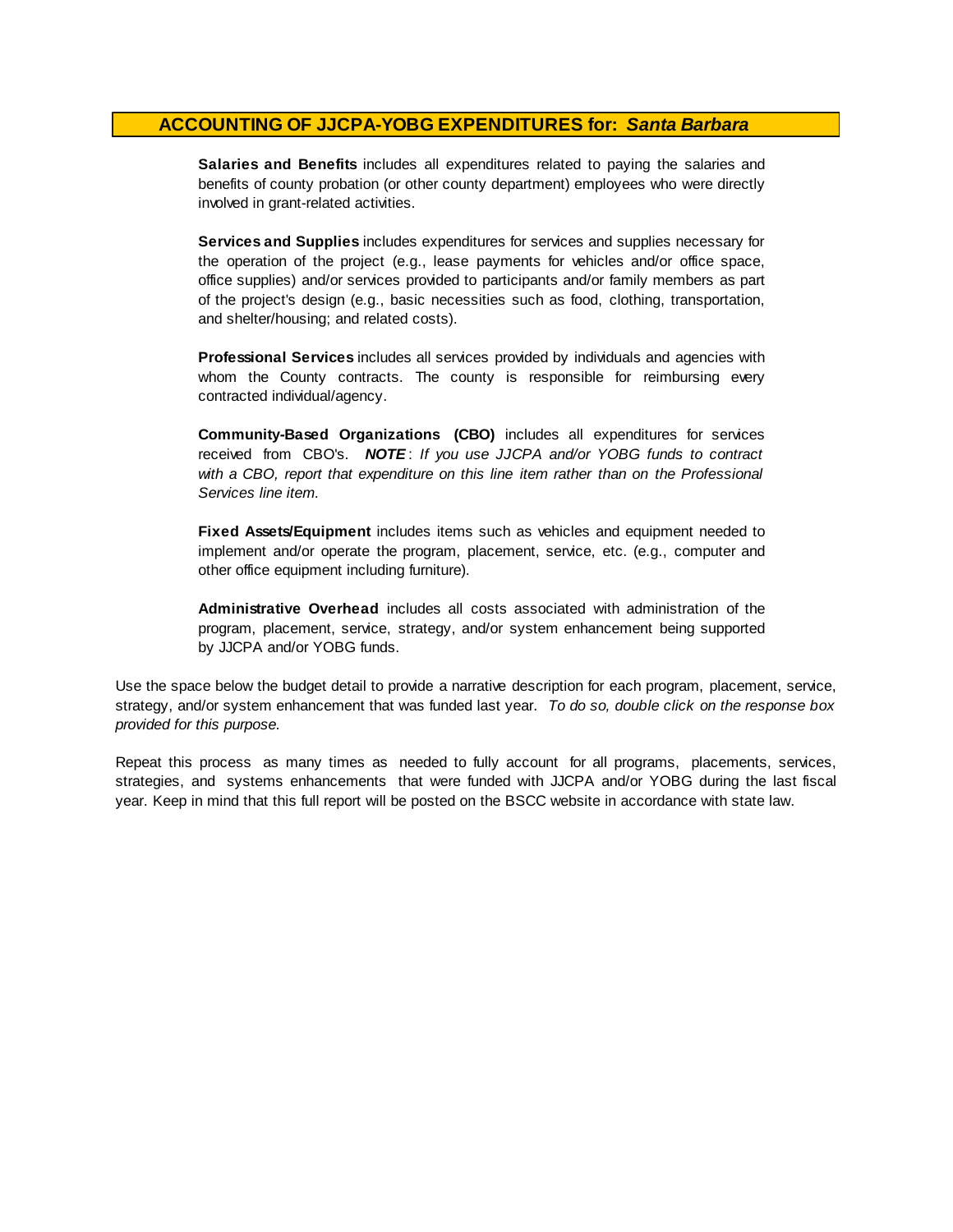| 1. Program, Placement, Service, Strategy, or System Enhancement                                                                                                                                                                                                                                                                                                                                                                                                                                                                                                                                                                                                                                                                                                                                                                                                                                                                                                                                             |                             |                                 |                               |  |  |  |
|-------------------------------------------------------------------------------------------------------------------------------------------------------------------------------------------------------------------------------------------------------------------------------------------------------------------------------------------------------------------------------------------------------------------------------------------------------------------------------------------------------------------------------------------------------------------------------------------------------------------------------------------------------------------------------------------------------------------------------------------------------------------------------------------------------------------------------------------------------------------------------------------------------------------------------------------------------------------------------------------------------------|-----------------------------|---------------------------------|-------------------------------|--|--|--|
| Name of program, placement, service,                                                                                                                                                                                                                                                                                                                                                                                                                                                                                                                                                                                                                                                                                                                                                                                                                                                                                                                                                                        | Moral Reconation Therapy    |                                 |                               |  |  |  |
| strategy or system enhancement:                                                                                                                                                                                                                                                                                                                                                                                                                                                                                                                                                                                                                                                                                                                                                                                                                                                                                                                                                                             |                             |                                 |                               |  |  |  |
| <b>Expenditure Category:</b>                                                                                                                                                                                                                                                                                                                                                                                                                                                                                                                                                                                                                                                                                                                                                                                                                                                                                                                                                                                | <b>Other Direct Service</b> |                                 |                               |  |  |  |
|                                                                                                                                                                                                                                                                                                                                                                                                                                                                                                                                                                                                                                                                                                                                                                                                                                                                                                                                                                                                             | <b>JJCPA Funds</b>          | <b>YOBG Funds</b>               | All Other Funds<br>(Optional) |  |  |  |
| Salaries & Benefits:                                                                                                                                                                                                                                                                                                                                                                                                                                                                                                                                                                                                                                                                                                                                                                                                                                                                                                                                                                                        |                             | $\frac{1}{2}$<br>5,800          |                               |  |  |  |
| Services & Supplies:                                                                                                                                                                                                                                                                                                                                                                                                                                                                                                                                                                                                                                                                                                                                                                                                                                                                                                                                                                                        |                             |                                 |                               |  |  |  |
| <b>Professional Services:</b>                                                                                                                                                                                                                                                                                                                                                                                                                                                                                                                                                                                                                                                                                                                                                                                                                                                                                                                                                                               |                             |                                 |                               |  |  |  |
| <b>Community Based Organizations:</b>                                                                                                                                                                                                                                                                                                                                                                                                                                                                                                                                                                                                                                                                                                                                                                                                                                                                                                                                                                       |                             |                                 |                               |  |  |  |
| <b>Fixed Assets/Equipment:</b>                                                                                                                                                                                                                                                                                                                                                                                                                                                                                                                                                                                                                                                                                                                                                                                                                                                                                                                                                                              |                             |                                 |                               |  |  |  |
| Administrative Overhead:                                                                                                                                                                                                                                                                                                                                                                                                                                                                                                                                                                                                                                                                                                                                                                                                                                                                                                                                                                                    |                             |                                 |                               |  |  |  |
| Other Expenditures (List Below):                                                                                                                                                                                                                                                                                                                                                                                                                                                                                                                                                                                                                                                                                                                                                                                                                                                                                                                                                                            |                             |                                 |                               |  |  |  |
|                                                                                                                                                                                                                                                                                                                                                                                                                                                                                                                                                                                                                                                                                                                                                                                                                                                                                                                                                                                                             |                             |                                 |                               |  |  |  |
|                                                                                                                                                                                                                                                                                                                                                                                                                                                                                                                                                                                                                                                                                                                                                                                                                                                                                                                                                                                                             |                             |                                 |                               |  |  |  |
|                                                                                                                                                                                                                                                                                                                                                                                                                                                                                                                                                                                                                                                                                                                                                                                                                                                                                                                                                                                                             |                             |                                 |                               |  |  |  |
| <b>TOTAL: \$</b>                                                                                                                                                                                                                                                                                                                                                                                                                                                                                                                                                                                                                                                                                                                                                                                                                                                                                                                                                                                            |                             | $\boldsymbol{\hat{s}}$<br>5,800 | \$                            |  |  |  |
| Provide a description of the program, placement, service, strategy or system enhancement that was funded<br>with JJCPA and/or YOBG funds in the preceding fiscal year. For example, you might want to include                                                                                                                                                                                                                                                                                                                                                                                                                                                                                                                                                                                                                                                                                                                                                                                               |                             |                                 |                               |  |  |  |
|                                                                                                                                                                                                                                                                                                                                                                                                                                                                                                                                                                                                                                                                                                                                                                                                                                                                                                                                                                                                             |                             |                                 |                               |  |  |  |
| information on the types of youth served, prevention services you provided, your accomplishments, any                                                                                                                                                                                                                                                                                                                                                                                                                                                                                                                                                                                                                                                                                                                                                                                                                                                                                                       |                             |                                 |                               |  |  |  |
| barriers encountered, and what specifically JJCPA and/or YOBG funds paid for.                                                                                                                                                                                                                                                                                                                                                                                                                                                                                                                                                                                                                                                                                                                                                                                                                                                                                                                               |                             |                                 |                               |  |  |  |
| Moral Reconation Therapy (MRT) is presented by a Senior Juvenile Institution Officer (Sr. JIO) assigned to the<br>Santa Maria Juvenile Hall (SMJH) YOBG Commitment Program. In addition to providing general custody-<br>based case management services for all youth in the YOBG commitment program, the YOBG Sr. JIO also<br>facilitates weekly MRT sessions with these youth. MRT is also provided at the Los Prietos Boys Camp<br>(LPBC). Community-based MRT groups were also provided at probation-operated alternatives to detention<br>programs before those programs were discontinued. Probation staff and members of community-based<br>organizations (CBO) continue to facilitate community MRT groups although on a limited basis. This provides a<br>non-custody group opportunity for youth who are transitioning out of the SMJH or LPBC. Conversely, youth<br>participating in a community group may transition into a custody-based group should they be detained at the<br>SMJH or LPBC. |                             |                                 |                               |  |  |  |
|                                                                                                                                                                                                                                                                                                                                                                                                                                                                                                                                                                                                                                                                                                                                                                                                                                                                                                                                                                                                             |                             |                                 |                               |  |  |  |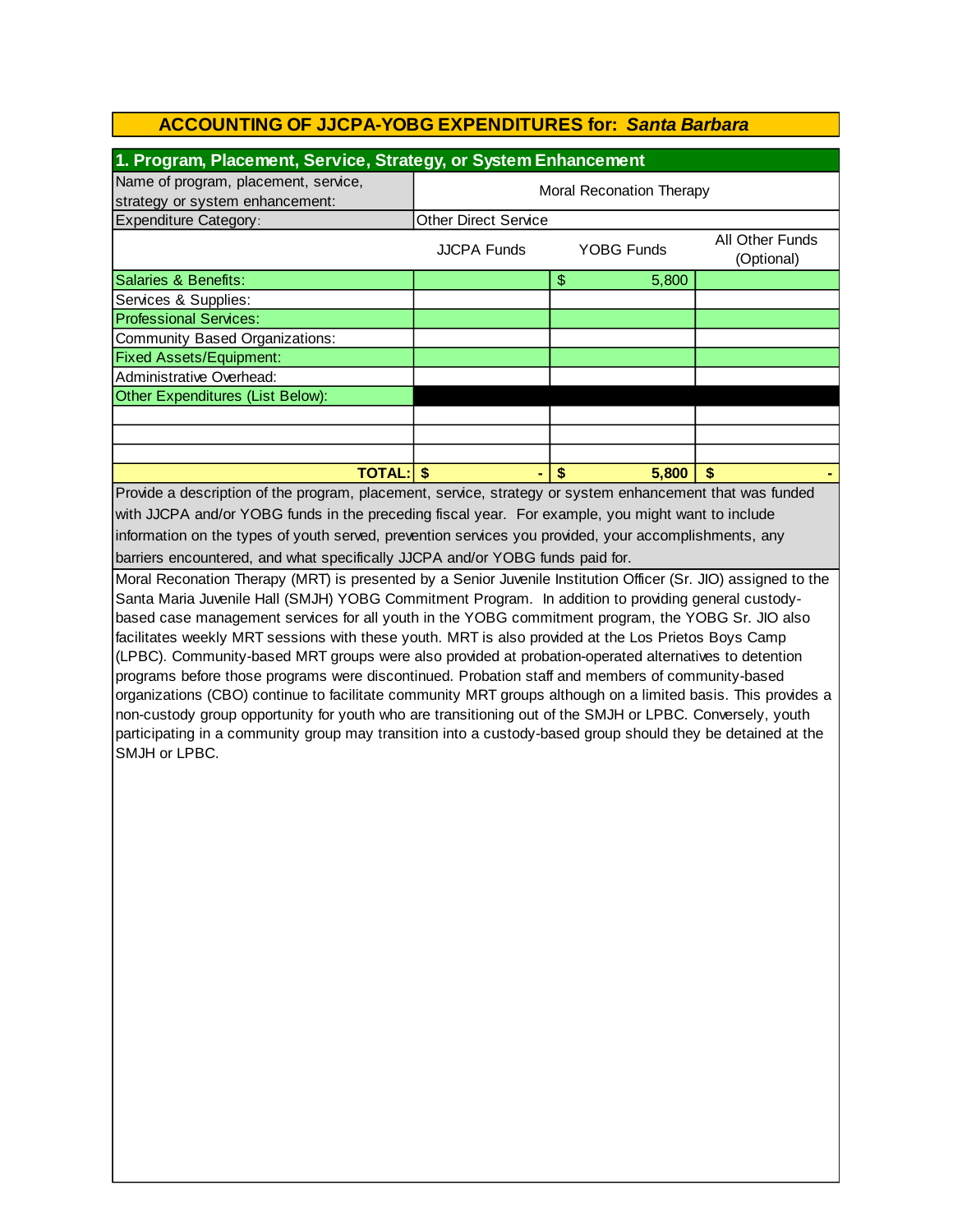| 2. Program, Placement, Service, Strategy, or System Enhancement                                               |                                                                                                              |                            |         |                       |  |
|---------------------------------------------------------------------------------------------------------------|--------------------------------------------------------------------------------------------------------------|----------------------------|---------|-----------------------|--|
| Name of program, placement, service,                                                                          | <b>Community Supervision</b>                                                                                 |                            |         |                       |  |
| strategy or system enhancement:                                                                               |                                                                                                              |                            |         |                       |  |
| <b>Expenditure Category:</b>                                                                                  | <b>Intensive Probation Supervision</b>                                                                       |                            |         |                       |  |
| All Other Funds<br><b>JJCPA Funds</b><br><b>YOBG Funds</b><br>(Optional)                                      |                                                                                                              |                            |         |                       |  |
| Salaries & Benefits:                                                                                          |                                                                                                              | $\boldsymbol{\mathsf{\$}}$ | 749,549 | $\sqrt{3}$<br>109,713 |  |
| Services & Supplies:                                                                                          |                                                                                                              | \$                         | 2,299   |                       |  |
| <b>Professional Services:</b>                                                                                 |                                                                                                              |                            |         |                       |  |
| <b>Community Based Organizations:</b>                                                                         |                                                                                                              |                            |         |                       |  |
| <b>Fixed Assets/Equipment:</b>                                                                                |                                                                                                              |                            |         |                       |  |
| Administrative Overhead:                                                                                      |                                                                                                              |                            |         |                       |  |
| Other Expenditures (List Below):                                                                              |                                                                                                              |                            |         |                       |  |
|                                                                                                               |                                                                                                              |                            |         |                       |  |
|                                                                                                               |                                                                                                              |                            |         |                       |  |
|                                                                                                               |                                                                                                              |                            |         |                       |  |
| <b>TOTAL: \$</b>                                                                                              |                                                                                                              | $\mathbf{\hat{s}}$         | 751,848 | \$<br>109,713         |  |
|                                                                                                               | Provide a description of the program, placement, service, strategy or system enhancement that was funded     |                            |         |                       |  |
| with JJCPA and/or YOBG funds in the preceding fiscal year. For example, you might want to include             |                                                                                                              |                            |         |                       |  |
| information on the types of youth served, prevention services you provided, your accomplishments, any         |                                                                                                              |                            |         |                       |  |
| barriers encountered, and what specifically JJCPA and/or YOBG funds paid for.                                 |                                                                                                              |                            |         |                       |  |
| Three (3) Deputy Probation Officers (DPOs) are funded through YOBG and are assigned to supervise              |                                                                                                              |                            |         |                       |  |
| caseloads of high-risk youth meeting internal requirements for supervision, generally those who are older,    |                                                                                                              |                            |         |                       |  |
| more sophisticated, and who have histories of violence or gang involvement. One Probation Assistant (PA) is   |                                                                                                              |                            |         |                       |  |
| also funded through YOBG and provides support to DPOs and Community Transition Officers (CTO) within this     |                                                                                                              |                            |         |                       |  |
| program. A DPO in each of the County's three geographical regions is assigned cases for supervision. Officers |                                                                                                              |                            |         |                       |  |
| coordinate case management and supervision activities with assigned mentors who work for a local CBO. The     |                                                                                                              |                            |         |                       |  |
| CBO mentors in Santa Maria and Santa Barbara are assigned to the program on a full-time basis and do not      |                                                                                                              |                            |         |                       |  |
| have other responsibilties within their agency. The mentor for the Lompoc region is assigned to the program   |                                                                                                              |                            |         |                       |  |
| as a .75 FTE and has other non-related responsibiilites as a result. Additionally, Three (3) JIOs are funded  |                                                                                                              |                            |         |                       |  |
| through YOBG and serve as CTOs and engage youth while they are at LPBC and as they transition from the        |                                                                                                              |                            |         |                       |  |
| LPBC program and return to their homes. CTOs augment community supervision by assisting with referrals,       |                                                                                                              |                            |         |                       |  |
|                                                                                                               | drug testing, home visits, and school visits during a 90 day Aftercare period. The use of global positioning |                            |         |                       |  |
| satellite (GPS) technology for enhanced supervision and accountability is also employed. Fifty percent of the |                                                                                                              |                            |         |                       |  |
| Juvenile Probation Manager's salary is funded through YOBG (25% under this component). The Probation          |                                                                                                              |                            |         |                       |  |

Manager provides oversight and direction to the three Supervisors overseeing these programs, as well provides contract oversight and monitoring for the Community Based Organizations (CBO) funded through YOBG. Annually the Probation Manager reviews and updates the service provider contracts, develops Board Letters for the Board of Supervisors and enforces said contracts.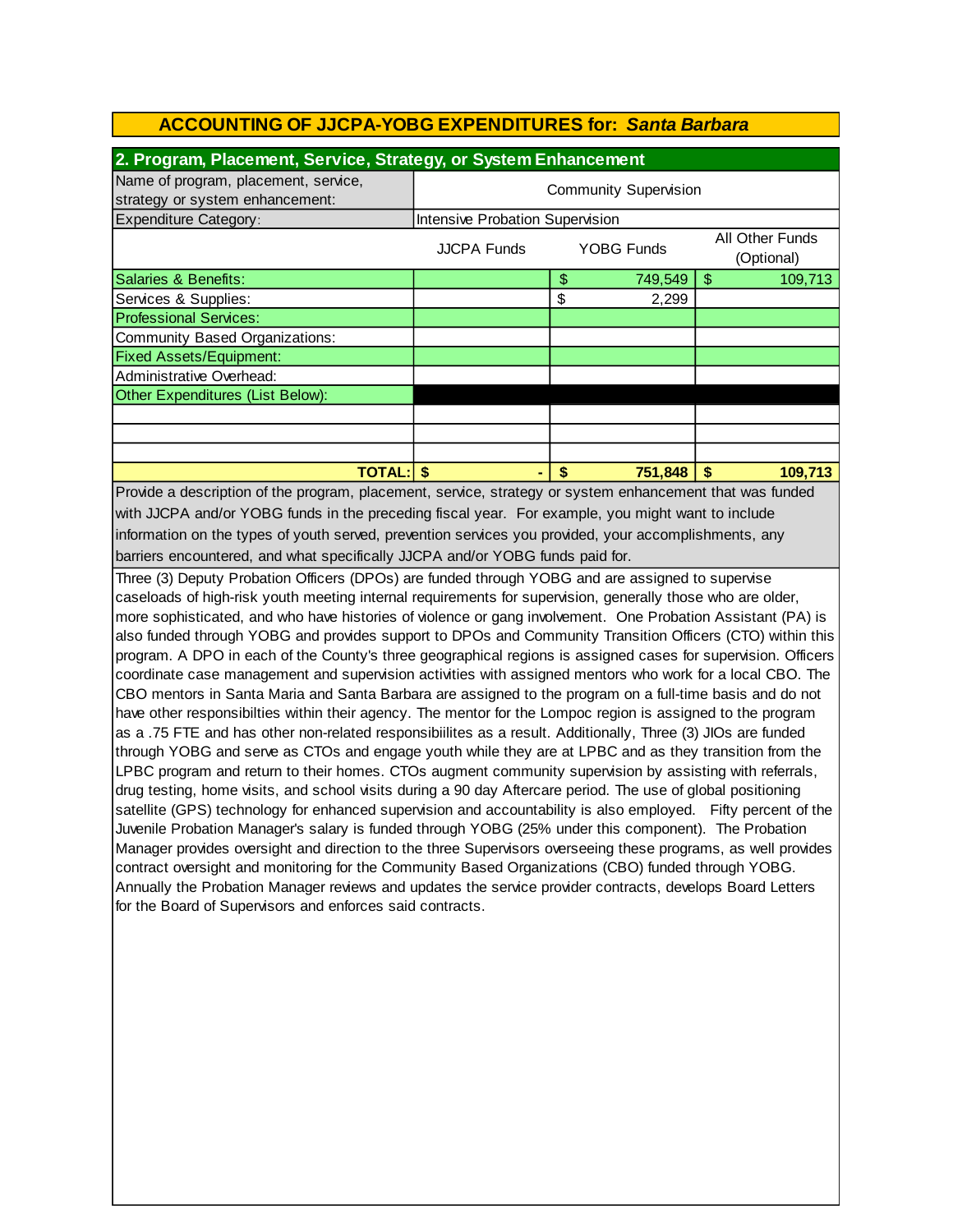| 3. Program, Placement, Service, Strategy, or System Enhancement         |                                           |                   |                 |  |  |
|-------------------------------------------------------------------------|-------------------------------------------|-------------------|-----------------|--|--|
| Name of program, placement, service,<br>strategy or system enhancement: | <b>Community-based Mentoring Services</b> |                   |                 |  |  |
| <b>Expenditure Category:</b>                                            | Mentoring                                 |                   |                 |  |  |
|                                                                         | <b>JJCPA Funds</b>                        | <b>YOBG Funds</b> | All Other Funds |  |  |
| Salaries & Benefits:                                                    |                                           |                   |                 |  |  |
| Services & Supplies:                                                    |                                           |                   |                 |  |  |
| <b>Professional Services:</b>                                           |                                           |                   |                 |  |  |
| Community Based Organizations:                                          |                                           | \$<br>192,201     |                 |  |  |
| <b>Fixed Assets/Equipment:</b>                                          |                                           |                   |                 |  |  |
| Administrative Overhead:                                                |                                           |                   |                 |  |  |
| Other Expenditures (List Below):                                        |                                           |                   |                 |  |  |
| In                                                                      |                                           |                   |                 |  |  |
|                                                                         |                                           |                   |                 |  |  |
|                                                                         |                                           |                   |                 |  |  |
| <b>TOTAL:</b>                                                           |                                           | 192,201<br>S      | S               |  |  |

Provide a description of the program, placement, service, strategy or system enhancement that was funded with JJCPA and/or YOBG funds in the preceding fiscal year. For example, you might want to include barriers encountered, and what specifically JJCPA and/or YOBG funds paid for. information on the types of youth served, prevention services you provided, your accomplishments, any

The Probation Department contracts with Community Action Commission (CAC) for mentoring services for youth who are on the YOBG caseloads as well as other appropriate youth as capacity allows. YOBG funds 2.75 mentors. A CAC mentor is assigned to a YOBG caseload in each geographic region. The mentors have regular contact with the youth assigned to them and they also work closely with the youth's family members. They coordinate activities with the assigned YOBG Officers and will contact youth in their homes, the community, school, or in detention facilities. CAC mentors make referrals to other community organizations for academic, vocational, counseling, and recreational programs. They also organize prosocial group activities that serve as learning opportunities on a variety of topcis. Mentors also work closely with County personnel on independent living skills development and preparation. Mentors generally work with 20 YOBG youth at any given time.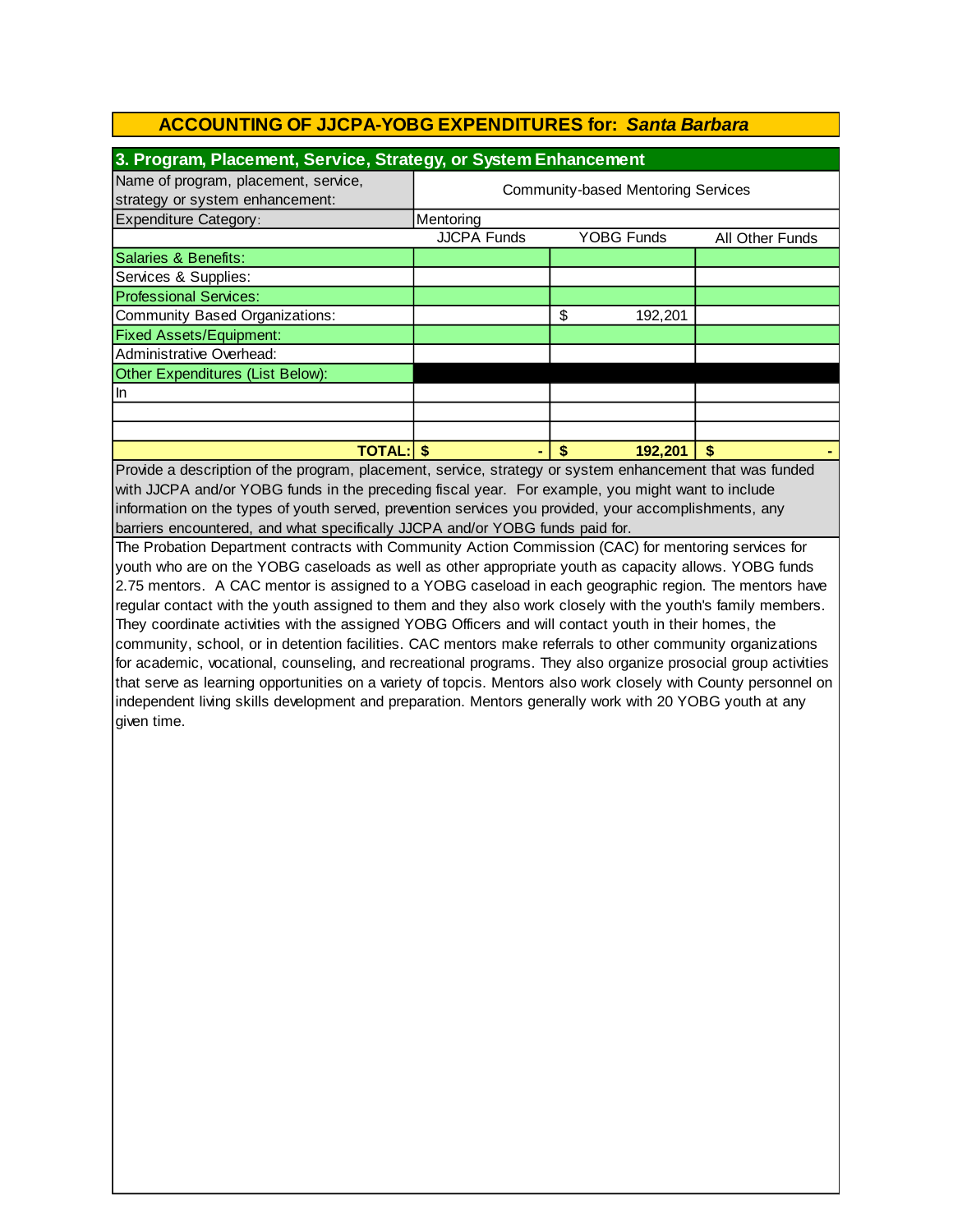| 4. Program, Placement, Service, Strategy, or System Enhancement                                          |                                     |    |                   |                 |  |  |
|----------------------------------------------------------------------------------------------------------|-------------------------------------|----|-------------------|-----------------|--|--|
| Name of program, placement, service,<br>strategy or system enhancement:                                  | Risk and Needs Assessment at Intake |    |                   |                 |  |  |
| <b>Expenditure Category:</b>                                                                             | Risk and/or Needs Assessment        |    |                   |                 |  |  |
|                                                                                                          | <b>JJCPA Funds</b>                  |    | <b>YOBG Funds</b> | All Other Funds |  |  |
| Salaries & Benefits:                                                                                     |                                     | \$ | 328,103           |                 |  |  |
| Services & Supplies:                                                                                     |                                     | \$ | 3,075             |                 |  |  |
| <b>Professional Services:</b>                                                                            |                                     |    |                   |                 |  |  |
| Community Based Organizations:                                                                           |                                     |    |                   |                 |  |  |
| <b>Fixed Assets/Equipment:</b>                                                                           |                                     |    |                   |                 |  |  |
| Administrative Overhead:                                                                                 |                                     |    |                   |                 |  |  |
| Other Expenditures (List Below):                                                                         |                                     |    |                   |                 |  |  |
|                                                                                                          |                                     |    |                   |                 |  |  |
|                                                                                                          |                                     |    |                   |                 |  |  |
|                                                                                                          |                                     |    |                   |                 |  |  |
| <b>TOTAL:IS</b>                                                                                          | ۰                                   | \$ | 331,178           |                 |  |  |
| Provide a description of the program, placement, service, strategy or system enhancement that was funded |                                     |    |                   |                 |  |  |

Provide a description of the program, placement, service, strategy or system enhancement that was funded with JJCPA and/or YOBG funds in the preceding fiscal year. For example, you might want to include information on the types of youth served, prevention services you provided, your accomplishments, any barriers encountered, and what specifically JJCPA and/or YOBG funds paid for.

Sr. DPOs conduct juvenile intake assessments with the use of a validated instrument. The Santa Barbara Assets and Risk Assessment (SBARA) was developed by the University of California at Santa Barbara (UCSB). The use of the SBARA includes a screening version intended to screen out lower risk offenders at the intake level, as well as the full version for a more comprehensive assessment. Those deemed to not be a higher risk for recidivism by the screening instrument are handled informally on most occasions. Those that are deemed to be a higher risk to reoffend are administered the full SBARA and are usually handled formally. The two (2) YOBG funded Sr. DPOs conducted 197 initial screening assessments and 56 full assessments while other Officers not funded by YOBG conducted an additional 10 initial assessments and 320 full assessments. The Probation Department will be reviewing the sustainability of the SBARA instrument and will consider other risk and needs assessments tools. The SBARA has been a cost-effective tool and has been utilized for many years. The instrument was developed by a team from UCSB during a funded grant period. Those resources and funding no longer exist. Fifty percent of the Juvenile Probation Manager's salary is funded through YOBG (15% under this component). The Probation Manager provides oversight and direction to the three Supervisors overseeing these programs, as well provides contract oversight and monitoring for the Community Based Organizations (CBO) funded through YOBG. Annually the Probation Manager reviews and updates the service provider contracts, develops Board Letters for the Board of Supervisors and enforces said contracts.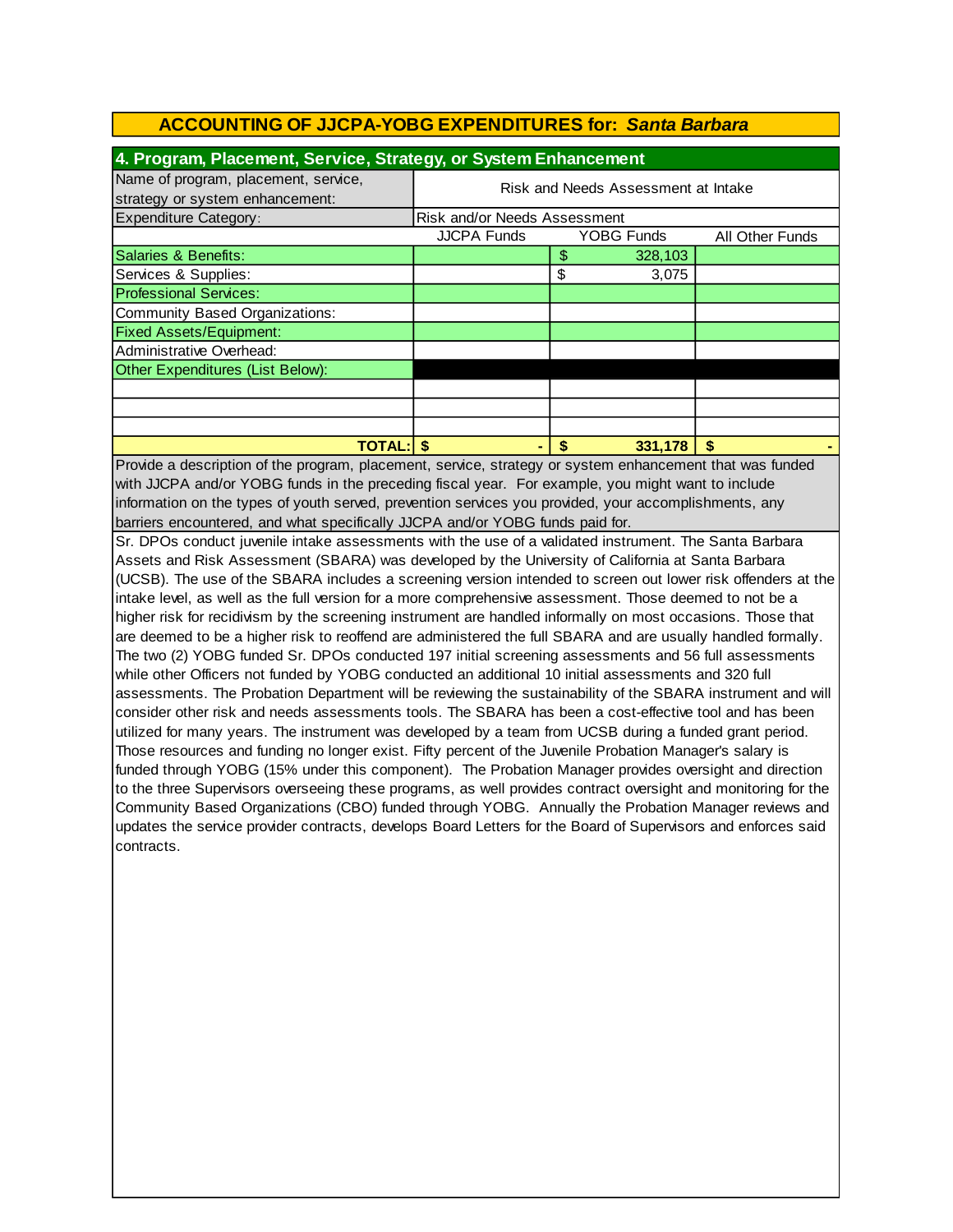| 5. Program, Placement, Service, Strategy, or System Enhancement                                                                                                                                                                                                                                                                                                                                                                                                                                                                                                                                                                                                                                                                                                                                                                                                                                                                                                                                                                                                                           |                                                            |               |         |    |  |
|-------------------------------------------------------------------------------------------------------------------------------------------------------------------------------------------------------------------------------------------------------------------------------------------------------------------------------------------------------------------------------------------------------------------------------------------------------------------------------------------------------------------------------------------------------------------------------------------------------------------------------------------------------------------------------------------------------------------------------------------------------------------------------------------------------------------------------------------------------------------------------------------------------------------------------------------------------------------------------------------------------------------------------------------------------------------------------------------|------------------------------------------------------------|---------------|---------|----|--|
| Name of program, placement, service,                                                                                                                                                                                                                                                                                                                                                                                                                                                                                                                                                                                                                                                                                                                                                                                                                                                                                                                                                                                                                                                      |                                                            |               |         |    |  |
| strategy or system enhancement:                                                                                                                                                                                                                                                                                                                                                                                                                                                                                                                                                                                                                                                                                                                                                                                                                                                                                                                                                                                                                                                           | Long-term Commitment                                       |               |         |    |  |
| <b>Expenditure Category:</b>                                                                                                                                                                                                                                                                                                                                                                                                                                                                                                                                                                                                                                                                                                                                                                                                                                                                                                                                                                                                                                                              | <b>Other Direct Service</b>                                |               |         |    |  |
|                                                                                                                                                                                                                                                                                                                                                                                                                                                                                                                                                                                                                                                                                                                                                                                                                                                                                                                                                                                                                                                                                           | <b>JJCPA Funds</b><br><b>YOBG Funds</b><br>All Other Funds |               |         |    |  |
| Salaries & Benefits:                                                                                                                                                                                                                                                                                                                                                                                                                                                                                                                                                                                                                                                                                                                                                                                                                                                                                                                                                                                                                                                                      |                                                            | $\frac{1}{2}$ | 155,097 |    |  |
| Services & Supplies:                                                                                                                                                                                                                                                                                                                                                                                                                                                                                                                                                                                                                                                                                                                                                                                                                                                                                                                                                                                                                                                                      |                                                            | \$            | 3,075   |    |  |
| <b>Professional Services:</b>                                                                                                                                                                                                                                                                                                                                                                                                                                                                                                                                                                                                                                                                                                                                                                                                                                                                                                                                                                                                                                                             |                                                            |               |         |    |  |
| <b>Community Based Organizations:</b>                                                                                                                                                                                                                                                                                                                                                                                                                                                                                                                                                                                                                                                                                                                                                                                                                                                                                                                                                                                                                                                     |                                                            |               |         |    |  |
| <b>Fixed Assets/Equipment:</b>                                                                                                                                                                                                                                                                                                                                                                                                                                                                                                                                                                                                                                                                                                                                                                                                                                                                                                                                                                                                                                                            |                                                            |               |         |    |  |
| Administrative Overhead:                                                                                                                                                                                                                                                                                                                                                                                                                                                                                                                                                                                                                                                                                                                                                                                                                                                                                                                                                                                                                                                                  |                                                            |               |         |    |  |
| Other Expenditures (List Below):                                                                                                                                                                                                                                                                                                                                                                                                                                                                                                                                                                                                                                                                                                                                                                                                                                                                                                                                                                                                                                                          |                                                            |               |         |    |  |
|                                                                                                                                                                                                                                                                                                                                                                                                                                                                                                                                                                                                                                                                                                                                                                                                                                                                                                                                                                                                                                                                                           |                                                            |               |         |    |  |
|                                                                                                                                                                                                                                                                                                                                                                                                                                                                                                                                                                                                                                                                                                                                                                                                                                                                                                                                                                                                                                                                                           |                                                            |               |         |    |  |
|                                                                                                                                                                                                                                                                                                                                                                                                                                                                                                                                                                                                                                                                                                                                                                                                                                                                                                                                                                                                                                                                                           |                                                            |               |         |    |  |
| <b>TOTAL: \$</b>                                                                                                                                                                                                                                                                                                                                                                                                                                                                                                                                                                                                                                                                                                                                                                                                                                                                                                                                                                                                                                                                          |                                                            | \$            | 158,172 | \$ |  |
| with JJCPA and/or YOBG funds in the preceding fiscal year. For example, you might want to include<br>information on the types of youth served, prevention services you provided, your accomplishments, any<br>barriers encountered, and what specifically JJCPA and/or YOBG funds paid for.<br>A long-term commitment program at the SMJH is operated for youth who meet eligibility and suitability<br>criteria. It provides an alternative to a commitment to the Department of Juvenile Facilities (DJF) for youth who<br>have committed violent or serious crimes, may be gang affiliated, and who may have been unsuccessful in<br>other detention and community interventions. It is composed of three (3) in-custody phases. The youth must<br>meet required milestones and maintain above average behavior to progress through each phase. The program<br>lasts between six (6) and 12 months, depending in part on a youth's behavior and participation. Youth receive<br>MRT, restorative justice, individual mental health and group counseling, mentoring and case management |                                                            |               |         |    |  |
| services from the one Sr.JIO and CAC mentors funded by YOBG, as well as non-YOBG funded individuals. At<br>the completion of the in-custody portion, youth are released on GPS for a minimum of 75 days and continue<br>to be monitored by the YOBG funded Sr.JIO. They remain on probation supervision with the DPO assigned to<br>YOBG community caseloads. The long-term SMJH committment program will be under review to determine<br>what is working, what modifications are warranted based upon youth risks, needs, assets, program outcomes,<br>youth and partner surveys/focus groups, etc. Fifty percent of the Juvenile Probation Manager's salary is<br>funded through YOBG (10% under this component). The Probation Manager provides oversight of the in-<br>custody program, as well provides contract oversight and monitoring for the Community Based Organizations<br>(CBO) funded through YOBG. Annually the Probation Manager reviews and updates the service provider<br>contracts, develops Board Letters for the Board of Supervisors and enforces said contracts. |                                                            |               |         |    |  |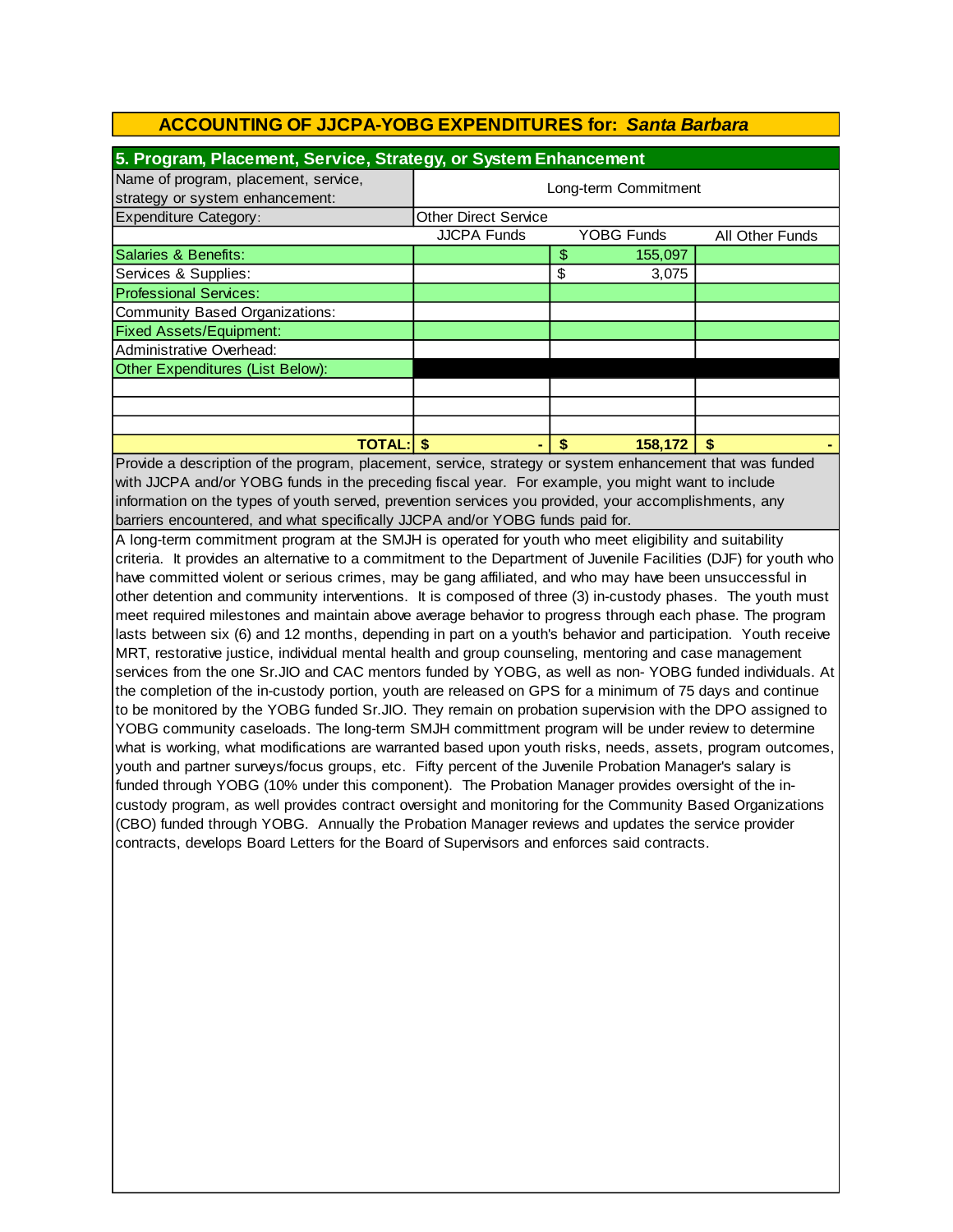| 6. Program, Placement, Service, Strategy, or System Enhancement |                                                 |                    |    |                   |    |                 |
|-----------------------------------------------------------------|-------------------------------------------------|--------------------|----|-------------------|----|-----------------|
| Name of program, placement, service,                            | Mental Health Assessment and Transiton Services |                    |    |                   |    |                 |
| strategy or system enhancement:                                 |                                                 |                    |    |                   |    |                 |
| <b>Expenditure Category:</b>                                    | Mental Health Screening                         |                    |    |                   |    |                 |
|                                                                 |                                                 | <b>JJCPA Funds</b> |    | <b>YOBG Funds</b> |    | All Other Funds |
| Salaries & Benefits:                                            |                                                 |                    |    |                   |    |                 |
| Services & Supplies:                                            |                                                 |                    |    |                   |    |                 |
| <b>Professional Services:</b>                                   | \$                                              | 103,533            | \$ | 44.034            | \$ | 37,840          |
| Community Based Organizations:                                  |                                                 |                    |    |                   |    |                 |
| <b>Fixed Assets/Equipment:</b>                                  |                                                 |                    |    |                   |    |                 |
| Administrative Overhead:                                        |                                                 |                    |    |                   |    |                 |
| Other Expenditures (List Below):                                |                                                 |                    |    |                   |    |                 |
|                                                                 |                                                 |                    |    |                   |    |                 |
|                                                                 |                                                 |                    |    |                   |    |                 |
|                                                                 |                                                 |                    |    |                   |    |                 |
| <b>TOTAL:</b>                                                   |                                                 | 103,533            | S  | 44,034            |    | 37,840          |

Provide a description of the program, placement, service, strategy or system enhancement that was funded with JJCPA and/or YOBG funds in the preceding fiscal year. For example, you might want to include information on the types of youth served, prevention services you provided, your accomplishments, any barriers encountered, and what specifically JJCPA and/or YOBG funds paid for.

 The Probation Department has an agreement with the County Behavioral Wellness Department for two clinicians to perform mental health assessments and transiton services. Presently, 1.5 FTE positions are allocated to perform mental health assessments on youth referred to them by DPOs. Referrals may be from DPOs performing court investigations or DPOs supervising youth on probation. Assessments are generally requested to help inform decision-making for a disposition and provide insight regarding subsequent treatment needs and case management strategies. These assessments offer a valuable clinical perspective on issues impacting a youth and a youth's family, and can be targeted in nature to supplement a separate psychological report or to update a previously prepared report or evaluation.

 The clinicians also provide limited liaison and transition services for youth exiting a local detention setting (most commonly the SMJH). The clinician will work with clinicians at community mental health clinics operated by County Behavioral Wellness and coordinate care activities for the highest need youth. They will also assist in establishing services with CBOs who may provide a lower level of mental health care than the clinic setting. Clinicians also help Probation Department staff problem-solve issues related to mental health services and help staff navigate the sometimes complex system requirements regarding eligibility, Medi-Cal funding, medication management protocols, and continuity of care. Presently, YOBG funding supports a 0.5 FTE position for this activity. In Fiscal Year 2016-2017, clinicians performing these duties completed 30 assessments and provided transition services for 95 youth.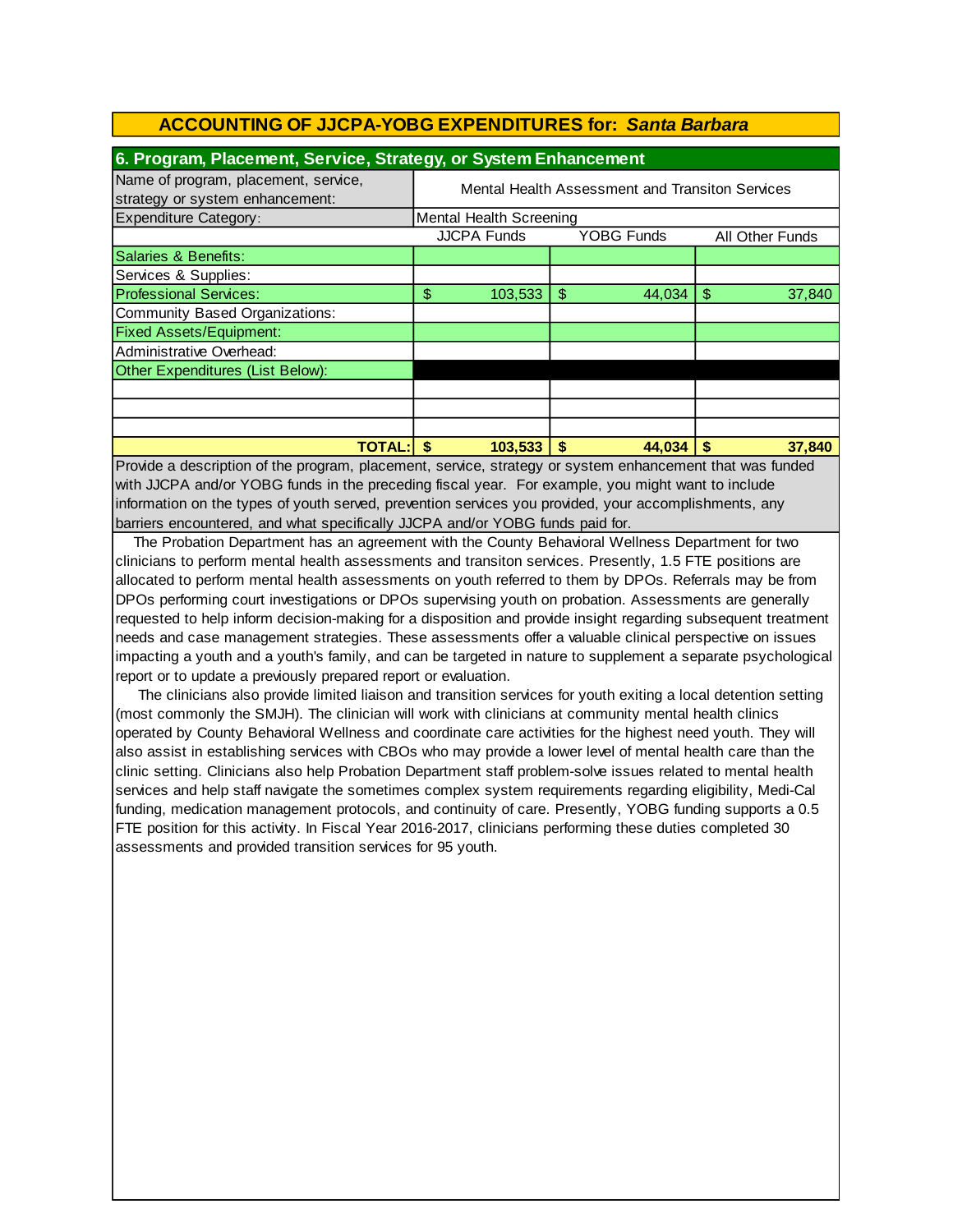| 7. Program, Placement, Service, Strategy, or System Enhancement         |                                            |                    |                   |  |                 |
|-------------------------------------------------------------------------|--------------------------------------------|--------------------|-------------------|--|-----------------|
| Name of program, placement, service,<br>strategy or system enhancement: | School-Based Officer Community Supervision |                    |                   |  |                 |
| <b>Expenditure Category:</b>                                            | Intensive Probation Supervision            |                    |                   |  |                 |
|                                                                         |                                            | <b>JJCPA Funds</b> | <b>YOBG Funds</b> |  | All Other Funds |
| Salaries & Benefits:                                                    | \$                                         | 771,891            |                   |  | 63,420          |
| Services & Supplies:                                                    | \$                                         | 5,823              |                   |  |                 |
| <b>Professional Services:</b>                                           |                                            |                    |                   |  |                 |
| Community Based Organizations:                                          |                                            |                    |                   |  |                 |
| <b>Fixed Assets/Equipment:</b>                                          |                                            |                    |                   |  |                 |
| Administrative Overhead:                                                |                                            |                    |                   |  |                 |
| Other Expenditures (List Below):                                        |                                            |                    |                   |  |                 |
|                                                                         |                                            |                    |                   |  |                 |
|                                                                         |                                            |                    |                   |  |                 |
|                                                                         |                                            |                    |                   |  |                 |
| <b>TOTAL:</b>                                                           |                                            | 777,714            | S                 |  | 63.420          |

Provide a description of the program, placement, service, strategy or system enhancement that was funded with JJCPA and/or YOBG funds in the preceding fiscal year. For example, you might want to include information on the types of youth served, prevention services you provided, your accomplishments, any barriers encountered, and what specifically JJCPA and/or YOBG funds paid for.

 When implemented, the School-Based Officer (SBO) program intended for DPOs to be assigned to specific area high schools and some junior high schools. They would work with school administrators and educators, and law enforcement officers assigned to the school sites, in addressing delinquency and truancy related issues with students on campuses. DPOs would make contact with probation supervised youth at the schools and engage other youth as well. The program targeted older, more system-involved youth and combined probation supervision with JJCPA funded counseling opportunities.

Due to staffing reductions, and other supervision programs (that may limit participants to certain types of offenders, such as Juvenile Drug Court) it became more difficult to maintain the program as intended. Over time, DPOs assumed more schools and were assigned cases in various parts of a community or across several communities. Further, and in more recent years, schools have become less accommodating to probation contacts with supervised youth during school instructional hours. In some districts, there were also confidentiality concerns and education record access issues associated with DPOs seeking attendance, performance, and grade information from schools, and some schools disallowed routine probation contact with supervised youth without stringent approval processes being met.

 Currently, JJCPA funds forty percent of a Supervising Probation Officer (SPO) and a PA, and 4.5 FTE DPO positions. The SBO program caseloads are more traditionally supervised and cases are assigned to individual DPOs less by school site and more by caseload capacity and operational considerations. DPOs make contact with probationers at school sites, but do so less often than at the program's inception, and less for case management purposes, and more for specific tasks involving a youth. The Probation Department will be working to identify other ways in which youth can be supervised more effectively and will consider more contemporary issues when considering how it might allocate and focus resources. The Department will coordinate with the JJCC in modifying the focus area for this program component.

 The counseling component associated with the program remains unchanged and probation supervised youth are referred for individual and family counseling for any number of reasons, including substance abuse issues, school problems, and family conflict. Community-based programs provide clinicians for this purpose. Fifty percent of the Juvenile Probation Manager's salary is funded by JJCPA (20% under this component). The Probation Manager provides oversight and direction to the three Supervisors overseeing these programs, as well provides contract oversight and monitoring for the Community Based Organizations (CBO) funded through YOBG. Annually the Probation Manager reviews and updates the service provider contracts, develops Board Letters for the Board of Supervisors and enforces said contracts. Additionally twenty-five percent of an accountant is also funded.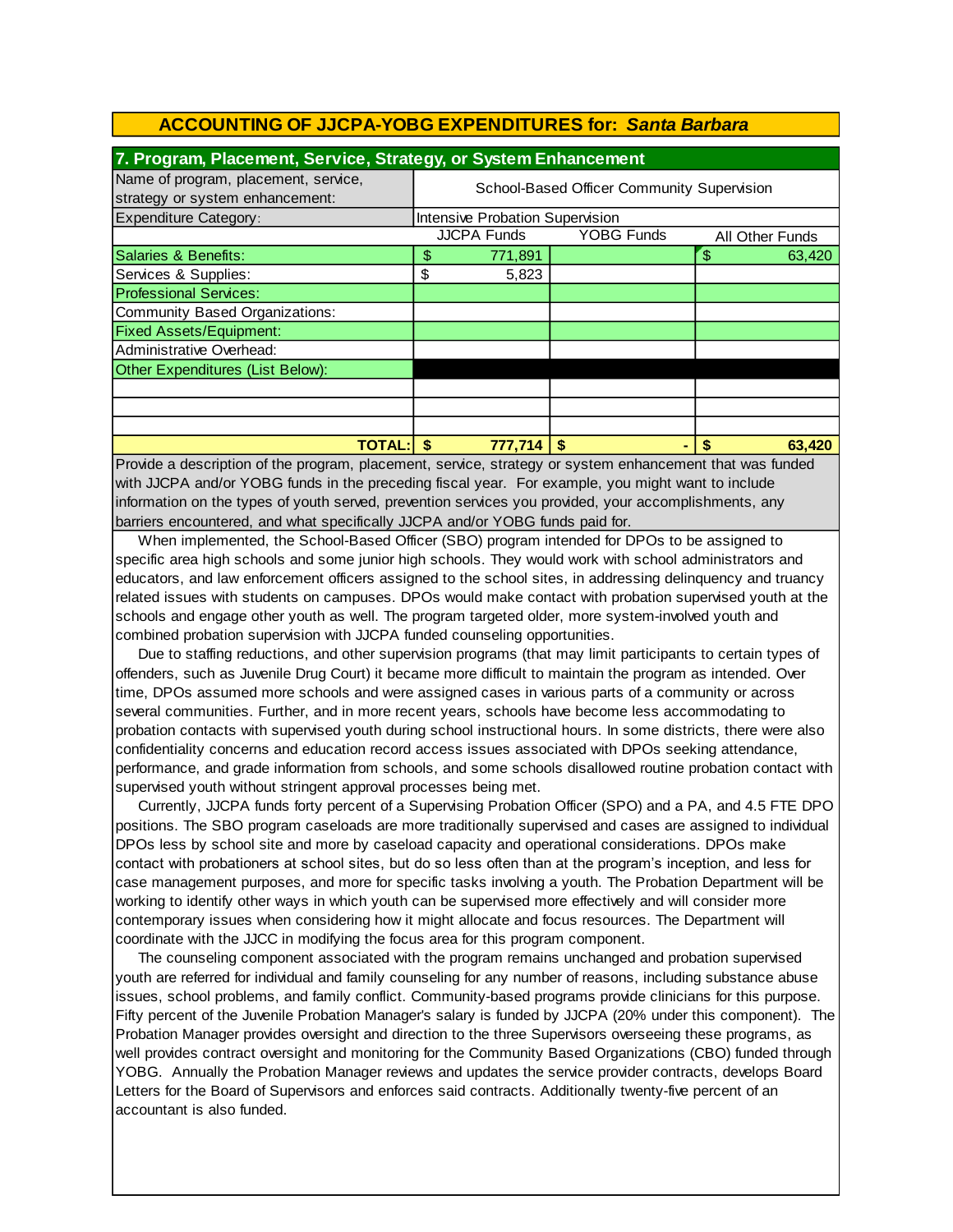| 8. Program, Placement, Service, Strategy, or System Enhancement         |                                                            |         |   |  |  |        |
|-------------------------------------------------------------------------|------------------------------------------------------------|---------|---|--|--|--------|
| Name of program, placement, service,<br>strategy or system enhancement: | Early Intervention Community Supervision                   |         |   |  |  |        |
| <b>Expenditure Category:</b>                                            | Intensive Probation Supervision                            |         |   |  |  |        |
|                                                                         | <b>JJCPA Funds</b><br><b>YOBG Funds</b><br>All Other Funds |         |   |  |  |        |
| Salaries & Benefits:                                                    | \$                                                         | 575,640 |   |  |  | 50,410 |
| Services & Supplies:                                                    | \$                                                         | 8,734   |   |  |  |        |
| <b>Professional Services:</b>                                           |                                                            |         |   |  |  |        |
| Community Based Organizations:                                          |                                                            |         |   |  |  |        |
| <b>Fixed Assets/Equipment:</b>                                          |                                                            |         |   |  |  |        |
| Administrative Overhead:                                                |                                                            |         |   |  |  |        |
| Other Expenditures (List Below):                                        |                                                            |         |   |  |  |        |
|                                                                         |                                                            |         |   |  |  |        |
|                                                                         |                                                            |         |   |  |  |        |
|                                                                         |                                                            |         |   |  |  |        |
| <b>TOTAL:</b>                                                           | S                                                          | 584.374 | S |  |  | 50,410 |

Provide a description of the program, placement, service, strategy or system enhancement that was funded with JJCPA and/or YOBG funds in the preceding fiscal year. For example, you might want to include information on the types of youth served, prevention services you provided, your accomplishments, any barriers encountered, and what specifically JJCPA and/or YOBG funds paid for.

 The Early Intervention Officer program assigns younger, usually first-time offenders to specified caseloads in an effort to minimize further system involvement and deter them from future delinquency. Older, more sophisticated youth are assigned to other caseloads. JJCPA funds 2.5 FTE DPO positions and sixty percent of each a SPO and a PA. Youth assigned to the Early Intervention program often have less serious offenses, and the intent of the program is to exit them from probation supervision sooner than what might otherwise be the case. The program currently maintains its original intent and focus on younger offenders. However, because of decreased resources over the years since implementation, caseload sizes are more difficult to maintain at lower levels, and DPOs may be assigned other cases in addition to those intended as early intervention cases.

 The Probation Department intends to maintain the Early Intervention program model, but will be considering the inclusion of other early interventions to bolster the program's purpose and effectiveness, including any evidence-based approaches intended for a juvenile justice population. The Department does not intend to modify the program further in the coming fiscal year.

 The counseling component associated with the program remains unchanged and probation supervised youth are referred for individual and family counseling for any number of reasons. Community-based programs provide clinicians for this purpose. Fifty percent of the Juvenile Probation Manager's salary is funded through JJCPA (30% under this component). The Probation Manager provides oversight and direction to the three Supervisors overseeing these programs, as well provides contract oversight and monitoring for the Community Based Organizations (CBO) funded through JJCPA. Annually the Probation Manager reviews and updates the service provider contracts, develops Board Letters for the Board of Supervisors and enforces said contracts. Additionally twenty-five percent of an accountant is also funded.